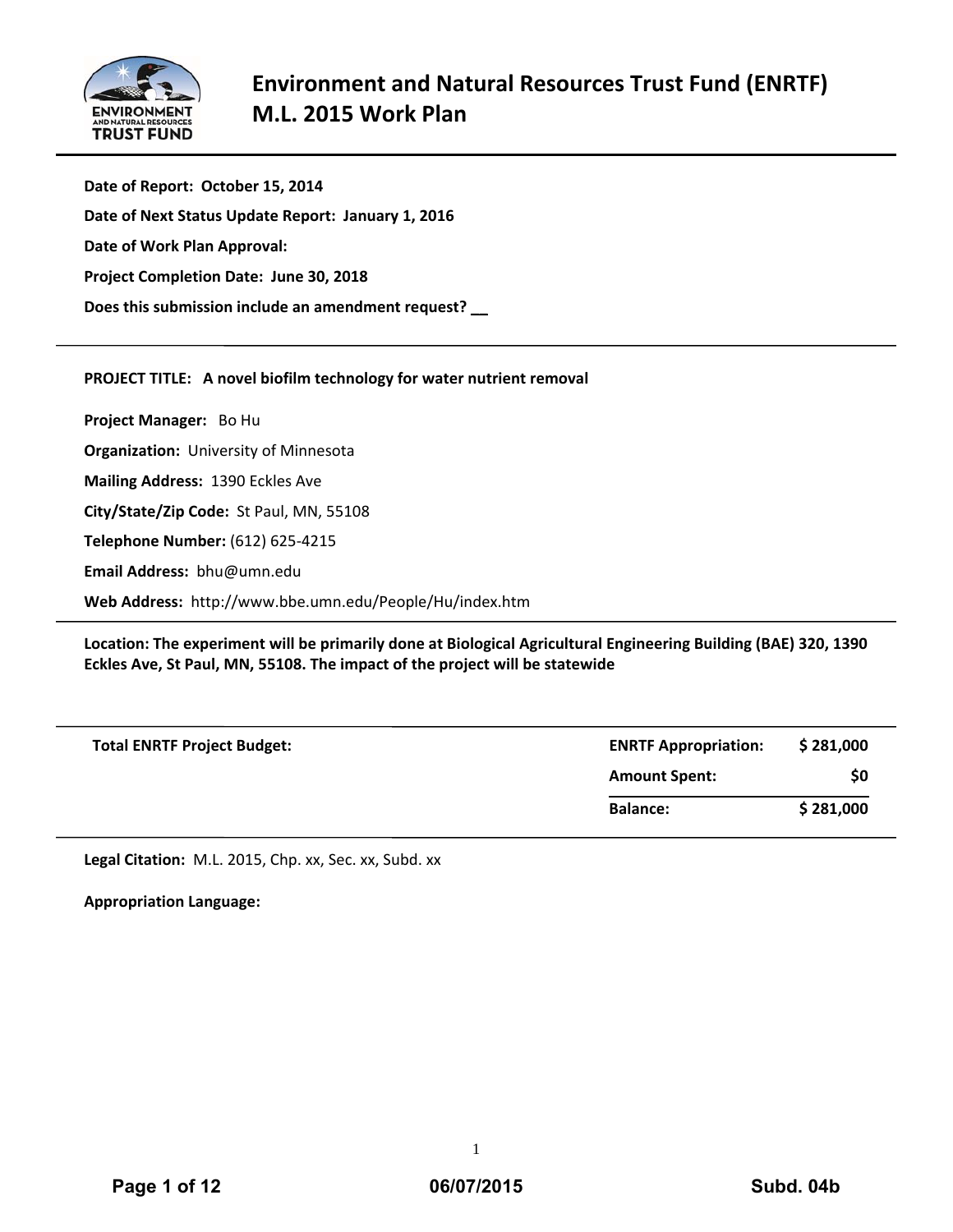# **I. PROJECT TITLE: A novel biofilm technology for water nutrient removal**

# **II. PROJECT STATEMENT:**

Non‐point source pollution is the leading cause of water quality impairment in Minnesota. Excessive loading of nutrient from stormwater runoff at urban and agricultural landscapes results in eutrophication and encourages the growth of invasive species. We propose a novel biofilm technology to remove and possibly recover nutrients such as nitrogen and phosphorus from water and the process will also remove pollutants such as heavy metal ions (lead, zinc, copper, arsenic etc.) and pesticides. This new technology will be developed based on the concept of a "simulated lichen biofilm", mimicking the natural symbiotic lichen ecosystem, for efficiently removing and recovering nutrients and pollutants, by introducing a supporting matrix, binding filamentous fungal strains and microalgae. The project will develop this technology through the lab experiments and evaluate its effectiveness on the Sarita wetland close to UMN St Paul campus.

Conventional practices use sedimentation methods to remove suspended pollutants; whereas dissolved nutrients (phosphorous and nitrogen), organics, pesticides and heavy metals (lead, zinc, copper, arsenic) require more complicated approaches to remove them from the runoff. Lichen, a natural ecosystem with phototrophic algae and heterotrophic fungi symbiotically growing on the solid surface of rock or roof, is not readily applied in engineering field due to their low growth rate. A concept of "simulated lichen system" is recently developed by our UMN research group that we can select different desired microalgae and fungal combinations that will be growing on the surface of some specific polymers to form the biofilm. We are proposing to study this concept and apply to remove and even possibly recover nutrients from water. Microalgae are naturally growing on the surface of the nutrient-rich water; however, biological treatment of polluted waters using microalgae is limited by problems associated with the settling and separation of algae downstream of the treatment site. The proposed methodology using bioaugment filamentous fungi in lichen biofilms overcomes this limitation, by efficiently retaining algae and recovering the nutrients and heavy metals with possible recycling of useful nutrients. The simulate lichen biofilm will also grow much faster than aquatic plants for removing nutrients.

Our preliminary research has shown that filamentous fungi and fresh water microalgae can naturally be grown attached on some specific bio‐based polymers to form the "simulated lichen biofilm". Both types of cells can accumulate phosphorous, nitrogen and toxic heavy metals, and pollutants will be removed by removing this biomass from water. The development of a stable lichen biofilm will have multiple benefits over the current available technologies. This composite will have the capacity to remove the pollutants in a wide concentration range, and to possibly recycle valuable and non-renewable nitrogen and phosphorous. The technology can be incorporated into current practices for protecting our water bodies. A successful on‐site demonstration of the prototype would transform the storm water runoff treatment, in polluted lakes, pond, and lagoon.

The project will develop this technology through the lab experiments with the samples from urban runoff sites at Twin Cities Metro, the swine manure wastewater lagoon at Waseca and a heavily polluted lake at Albert Lee and evaluate its effectiveness on the Sarita wetland close to UMN St Paul campus. We hypothesis that the lichen biofilm technology will significant improve the nutrient removal and recuperation with improved bioremediation potential. The beneficial interaction between the algae and fungi in the system will possibly enhance productivity and efficiently utilize the resources. Also understanding of the fundamental aspects of algae‐to‐ fungi interactions underlying the observed phenomena is critical to expand the process to industrial scale and for other algae‐related processes.

# **III. OVERALL PROJECT STATUS UPDATES:**

**Project Status as of January 1, 2016:**

**Project Status as of July 1 2016:**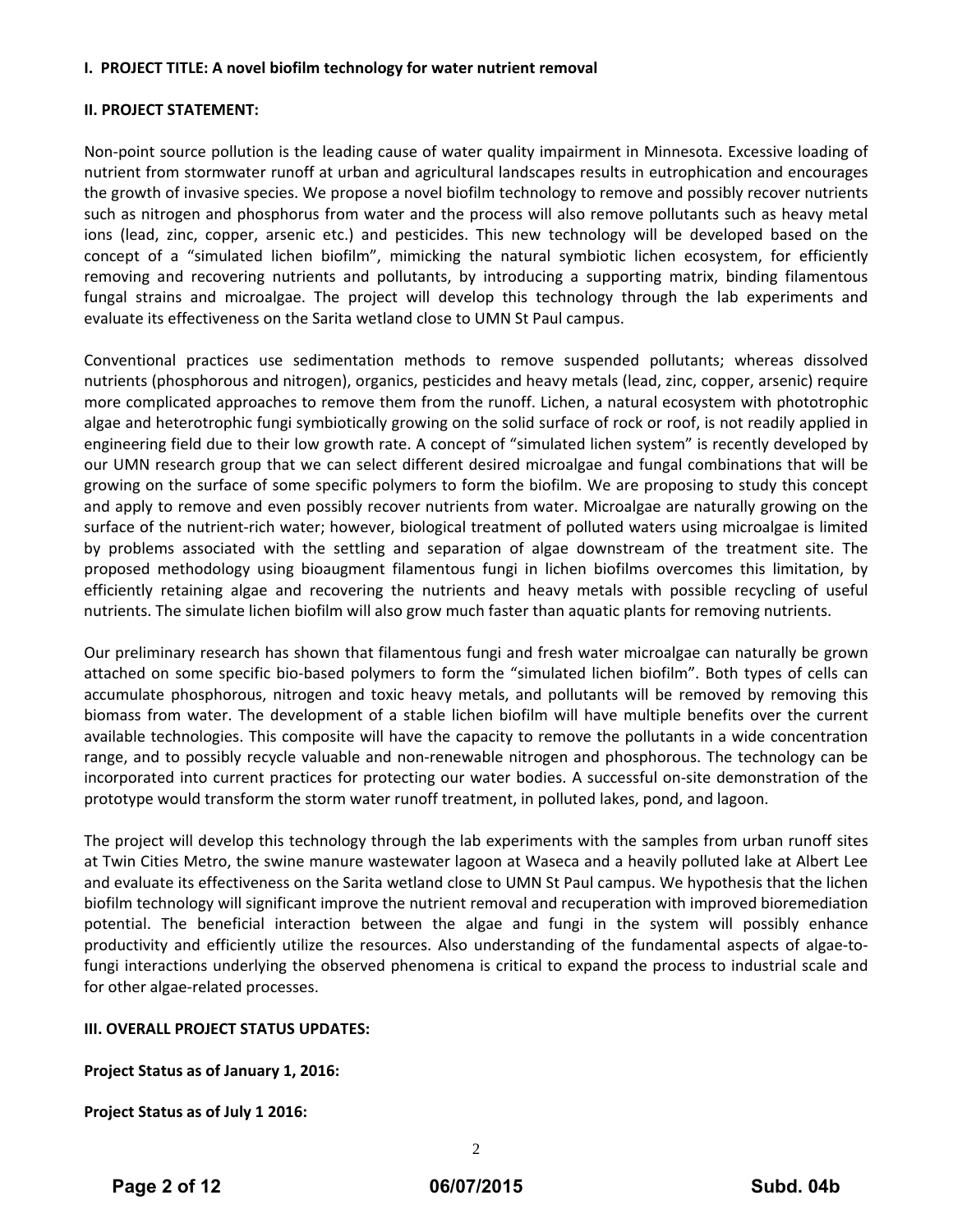**Project Status as of January 1, 2017:**

**Project Status as of July 1, 2017:**

**Project Status as of January 1, 2018:**

**Overall Project Outcomes and Results:**

### **IV. PROJECT ACTIVITIES AND OUTCOMES:**

#### **ACTIVITY 1: Develop the biofilm technology through lab experiments**

**Description**: The purpose of this task is to develop a lichen type biofilm with the algae and fungal type strains, and the native species found in the local wetlands. Effect of culture conditions on biofilm formation, cell distribution and the nutrient recuperation and pollutant removal capacity of the developed technology will be studied.

Water samples will be collected from Sarita wetland which will be used to isolate the native microalgae / fungi for the biofilm formation. Three different combinations of algae‐fungal strains will be tried for the lichen‐type biofilm formation. Meanwhile, we will identify one to three microalgae/fungal strain combinations suitable for both biofilm formation and growth on the local water. The fungi and algae in different ratio of cells will be co-cultured in a minimal medium with different matrix materials for cell attachment. The effect of different matrix type (ecofriendly polymer-cotton composite matrix; recycled polymer materials; lignocellulose matrix), agitation intensity, temperature and nutrient concentration on the algae-fungi cell concentration in biofilm formation will be estimated. The attachment material will be evaluated based on the degree of cell attachment, material durability, and material cost and the recycling capacity.

The biomass distribution and the nutrient recovery efficiency of the biofilm with the medium containing the nutrient and pollutant concentration mimicking the various runoffs will be tested in shake flasks. The synthetic runoff will be designed based on the chemical and physicochemical characteristics of typical runoffs. The lab‐scale evaluation of the operating parameters will be carried out using a robust statistical methodology and mathematical models will be developed for the system under study. Central composite design will be implemented to estimate a second-degree polynomial model, expressing the relationship between the test variables and the response variables (cell population distribution, removal efficiency) to predict the behavior of this synthetic ecosystem.

#### **Summary Budget Information for Activity 1: ENRTF Budget: \$106,822**

**Amount Spent: \$ 0 Balance: \$106,822** 

| <b>Outcome</b>                                                                         | <b>Completion Date</b> |
|----------------------------------------------------------------------------------------|------------------------|
| 1: Screening native microalgae and fungal species of the local wetlands to have better | Oct 2015               |
| growth and nutrient removal performance in the regional climate.                       |                        |
| 2: Identify algae/fungal combinations suitable for biofilm formation.                  | Jan 2016               |
| 3: Laboratory study of microalgae/fungal systems to remove nutrients.                  | Jun 2016               |

# **Activity Status as of January 1, 2016:**

**Activity Status as of July 1 2016:** 

**Activity Status as of January 1, 2017:**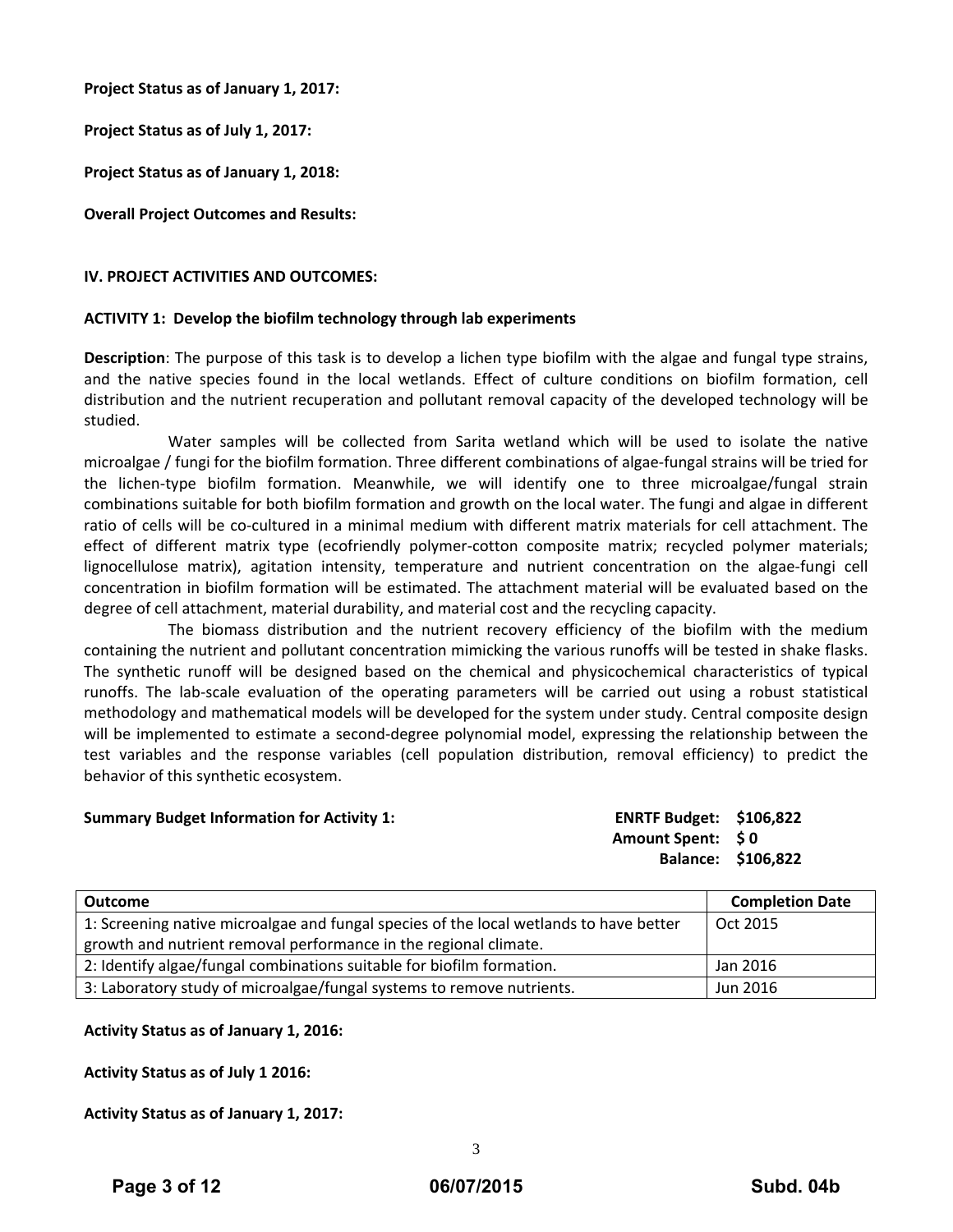### **Activity Status as of July 1, 2017:**

# **Activity Status as of January 1, 2018:**

### **Final Report Summary:**

# **ACTIVITY 2: PILOT SCALE ACTIVITY – Prototype design and testing with the polluted water.**

**Description:** The samples from two urban runoff sites at Twin Cities Metro, the swine manure wastewater lagoon at Waseca, a heavily polluted lake at Albert Lea and a possible site at Northern MN will be collected and the physicochemical characteristics of the samples will be quantified. The microbial composition analysis of the samples and the possible effect on the biofilm will also be evaluated.

Prototype development for this technology through the model wetland setup with the biofilm will be developed in our laboratory with three different configurations: (1) S*ubmerged paddle wheel design:* The paddle wheel will serve dual purpose, both for mixing and as a matrix for the attachment of fungal cultures for lichen biofilm formation that will be partially immersed inside the medium. The removable paddle wheel enables harvesting the biofilm in the attached fungal cultures. These reactors will be more suitable for cultivations if mixing plays an important role in the biofilm development. (2) *Floating cascade design*: Cascades of the attached biofilm will be used as a float on the polluted waters and the movement of the cascade of biofilm will be mechanized in the model wetland‐reactor system. (3) *Flow through design:* is an enclosed system with biofilm where the water movement will be facilitated to flow through an attached lichen biofilm continuously. This design will have the biofilm entrapped in the enclosure and will arrest the movement of cells.

The pilot reactor will be operated with the samples from different source under conditions as optimized previously in the flask level experiments. The effect of different polluted samples on the biofilm composition and nutrient recovery will be tested. The time of harvest should also be evaluated, as the thickness of the biofilm will have a significant effect on the process. The biomass grown on the surface needs to reach optimum thickness; then it will be harvested by scraping off, and the polymer matrix can be returned for the next cycle of growth. Microscopic examination and thickness evaluation will also be performed. The ideal biofilm should be thick enough to facilitate the cell harvest, but thin enough to allow for transfer of nutrients, byproducts, and, sometimes, light. This thickness can be affected by many factors and may be controlled by the cultivation time.

#### **Summary Budget Information for Activity 2: ENRTF Budget: \$74,105**

**Amount Spent: \$ 0 Balance: \$74,105**

| <b>Outcome</b>                                                                       | <b>Completion Date</b> |
|--------------------------------------------------------------------------------------|------------------------|
| 1: Water sample collection from multiple sites and analysis.                         | Sep 2016               |
| 2: Pilot reactor design construction for the application.                            | Jan 2017               |
| 3: Pilot study of microalgae/fungi systems to remove nutrients from different water. | Jun 2017               |

#### **Activity Status as of January 1, 2016:**

**Activity Status as of July 1 2016:** 

**Activity Status as of January 1, 2017:** 

**Activity Status as of July 1, 2017:** 

**Activity Status as of January 1, 2018:**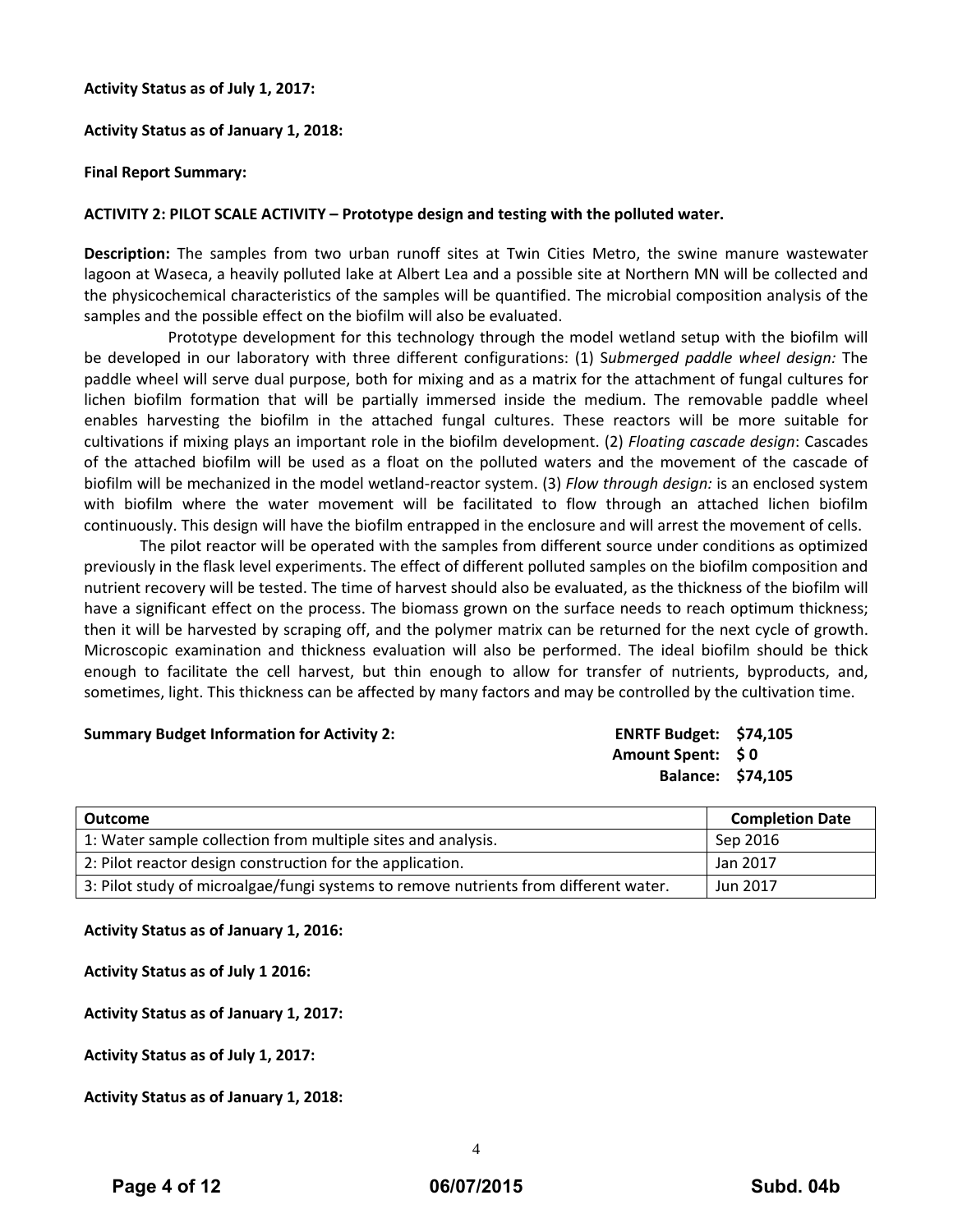# **Final Report Summary: ACTIVITY 3: ONSITE EVALUATION ‐ Floating island evaluation in Sarita wetland**

**Description:** The Sarita wetland in University of Minnesota will be selected as a model system for tracking patterns in field parameters for the design of prototypes and implementing the scaled‐up model for evaluating the effectiveness of lichen composites. A "floating island" system will be designed and constructed to use fungal and microalgae species instead of native plants. The treatment capacities of the systems will be estimated and effects of system design parameters will be evaluated. The kinetic and model parameters evaluated from the previous bench-top studies will be used to scale-up the process. Water quality characterization namely, dissolved oxygen levels at the site, salinity, and temperature effects, ammonia concentration, nitrate, nitrite, and phosphate concentration will be evaluated. Testing in the real wetland may be challenging with the unforeseen factors affecting the process, which will be realistically studied and mitigated. Water samples from different sampling point in Sarita after having the floating island design installed, will be collected at regular intervals and the physiochemical parameters will be checked for technology evaluation.

Cost estimation will be developed onto a spreadsheet calculation model in order to determine the capital investment, the useful life; and operations and maintenance costs of the system, considering size the pollution level of different water body. The research team expects that the matrix can be reused for multiple times, which will be one of the key factors to control the overall process economic feasibility.

#### **Summary Budget Information for Activity 3: ENRTF Budget: \$100,073**

**Amount Spent: \$ 0 Balance: \$100,073**

| Outcome                                      | <b>Completion Date</b> |
|----------------------------------------------|------------------------|
| 1: Floating island design and construction.  | Jan. 2018              |
| 2: Data collection and evaluation at Sarita. | May, 2018              |
| 3: Cost estimation                           | June, 2018             |

#### **Activity Status as of January 1, 2016:**

**Activity Status as of July 1 2016:** 

**Activity Status as of January 1, 2017:** 

**Activity Status as of July 1, 2017:** 

**Activity Status as of January 1, 2018:** 

**Final Report Summary:**

#### **V. DISSEMINATION: Description:**

Part of the reactor design in the lab scale, if proved to be innovative, will be applied to the University Office for Technology Commercialization for filling the patent protection. We will publish two to three peer‐reviewed manuscripts in the related journals to disseminate our results to the general public. We will also use the university extension website www.extension.umn.edu as well as PI's academic website http://bohu.cfans.umn.edu/ for dissemination of the research. If proved to techno-economically feasible, we will collaborate with UMN Office of Technology Commercialization office and actively look for commercial partners to explore the possibility for commercialization of this technology.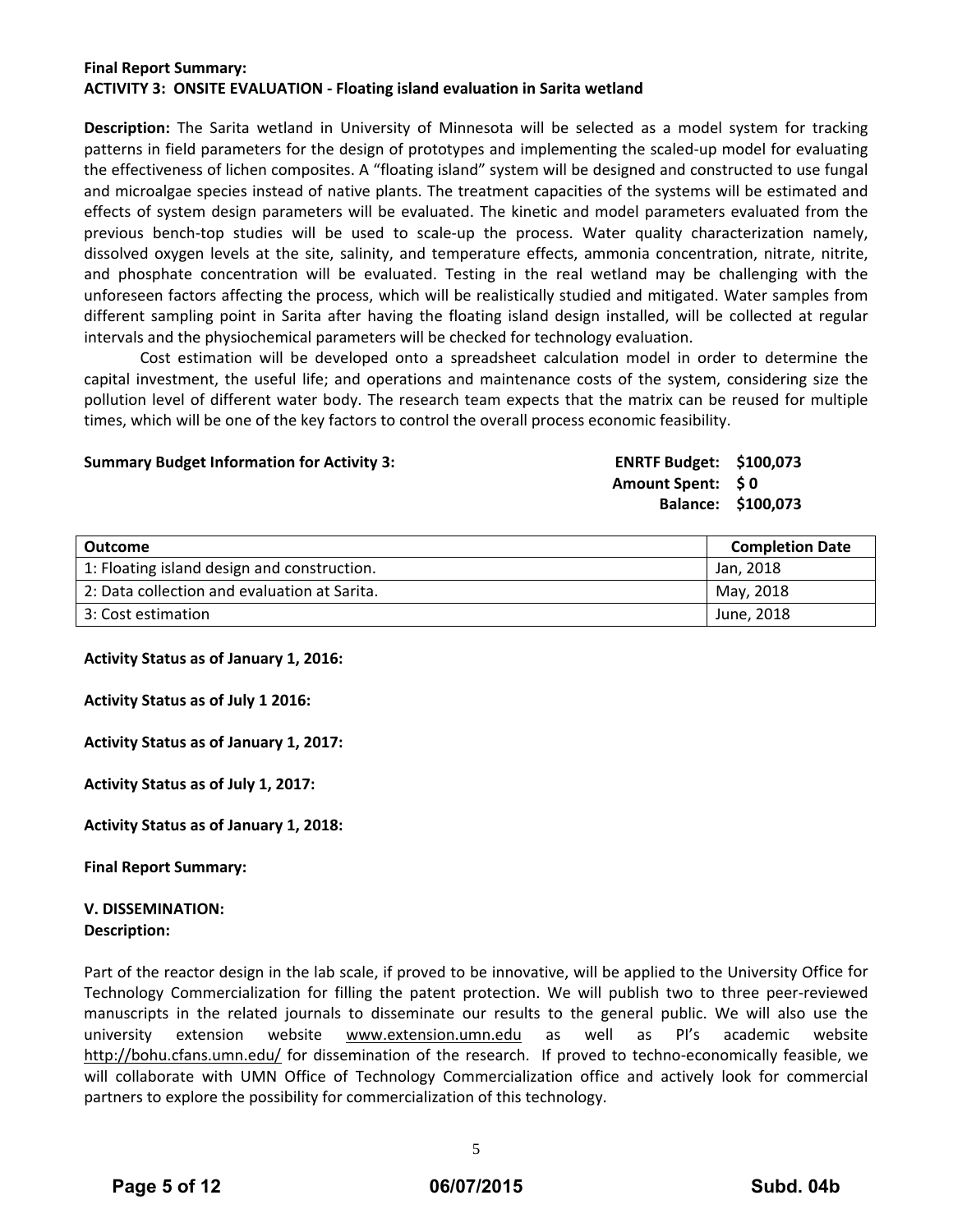The primary target to disseminate our research results will be the scientific community, environmental companies as well as local community concerned with their pond health. Information obtained from the mechanism study will be directly applied to establish the cultural conditions for different strain combinations, and the lichen biofilm formation will be evaluated for the cell harvest and microalgae production. The synergistic interactions between different species will provide opportunity to extend the process to different applications. The floating island can also be re‐designed based on our results to include the simulated lichen biofilm system to manage the nutrients more efficiently.

Any royalty, copyright, patent, and sales of products and assets resulting from this project will be subject to revenue sharing requirements with ENRTF according to Minnesota Statutes, section 116P.10.

# **Status as of January 1, 2016:**

**Status as of July 1 2016:** 

**Status as of January 1, 2017:** 

**Status as of July 1, 2017:** 

**Status as of January 1, 2018:** 

**Final Report Summary:**

# **VI. PROJECT BUDGET SUMMARY:**

# **A. ENRTF Budget Overview:**

| <b>Budget Category</b> | \$ Amount | <b>Overview Explanation</b>                       |
|------------------------|-----------|---------------------------------------------------|
| Personnel:             | \$216,180 | Bo Hu's salary:                                   |
|                        |           | One month of salary will be charged to the        |
|                        |           | project for Dr. Bo Hu's summer time on            |
|                        |           | managing the grant. His one month salary is       |
|                        |           | \$8,956 in the first academic year and FTE with   |
|                        |           | 3% salary increase for the following project      |
|                        |           | years. The fringe benefit for Nine-Month B-term   |
|                        |           | faculty is 33.9% based on the University          |
|                        |           | regulation.                                       |
|                        |           |                                                   |
|                        |           | Salary for Bo Hu's Postdoc Researcher:            |
|                        |           | One postdoc will be hired for this project for    |
|                        |           | two and half years. The postdoc researcher will   |
|                        |           | be paid with \$40,000 for the first year and FTE  |
|                        |           | with 3% salary increase for the following project |
|                        |           | years. The rate of fringe benefits the postdoc    |
|                        |           | researcher is 21.5% based on the University       |
|                        |           | regulation. The postdoc researcher will work      |
|                        |           | with Dr. Hu to design experiments and collect     |
|                        |           | the research data on the lab scale study as well  |
|                        |           | as pilot demonstration.                           |
|                        |           |                                                   |
|                        |           | Salary for Bruce Wilson's Postdoc Researcher:     |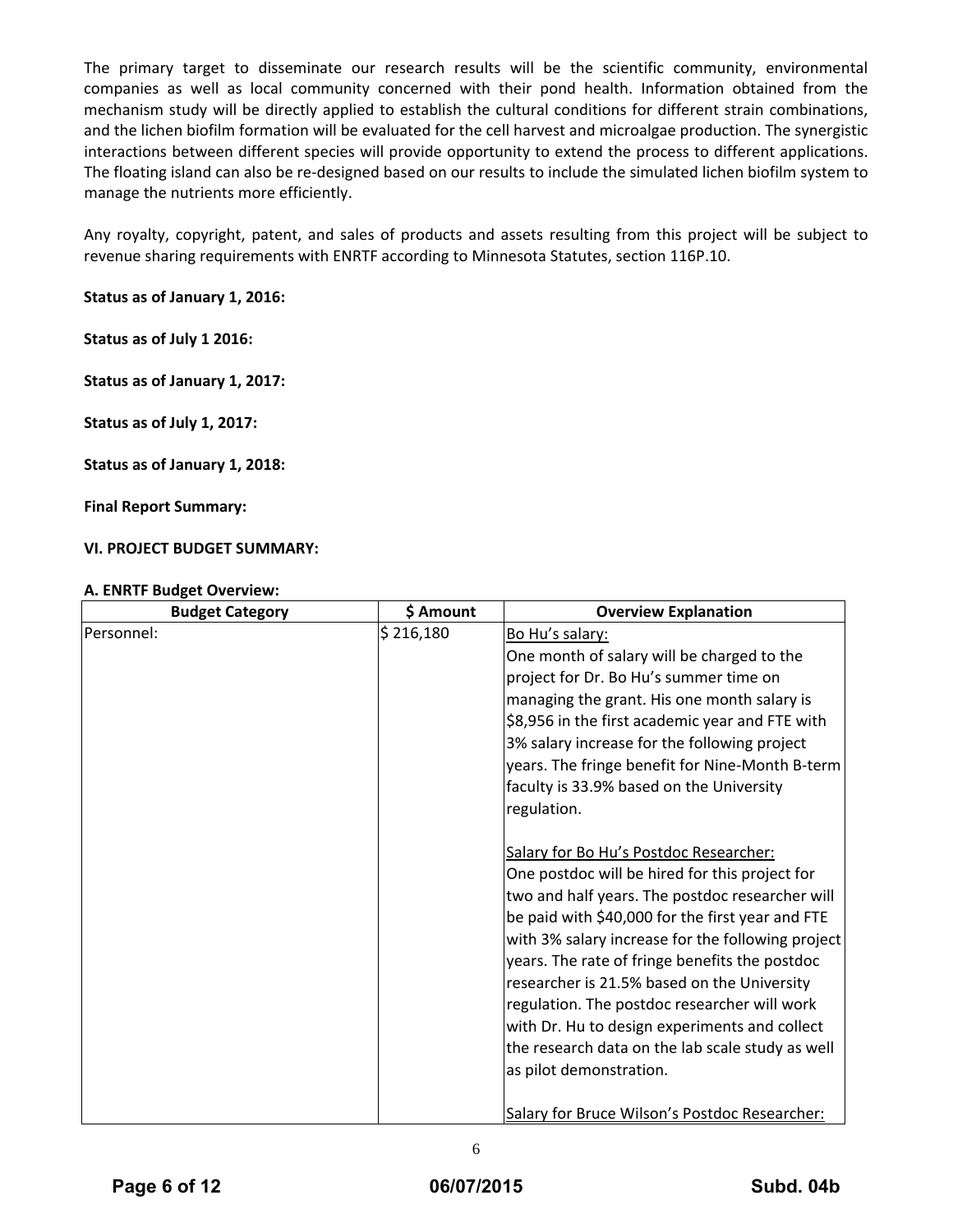|                                               |          | Dr. Bruce Wilson's postdoc research will be paid<br>100% for the third year to assist with the onsite<br>evaluation. The annual salary for this postdoc<br>will be \$45,000 and the fringe benefit rate is<br>21.5%.                                                                                                                                                                                                                                                                                                                                                                                                                                                                                                                                                                                                                                                                                                                                                                                                                                                              |
|-----------------------------------------------|----------|-----------------------------------------------------------------------------------------------------------------------------------------------------------------------------------------------------------------------------------------------------------------------------------------------------------------------------------------------------------------------------------------------------------------------------------------------------------------------------------------------------------------------------------------------------------------------------------------------------------------------------------------------------------------------------------------------------------------------------------------------------------------------------------------------------------------------------------------------------------------------------------------------------------------------------------------------------------------------------------------------------------------------------------------------------------------------------------|
| Professional/Technical/Service Contracts:  \$ |          | N/A                                                                                                                                                                                                                                                                                                                                                                                                                                                                                                                                                                                                                                                                                                                                                                                                                                                                                                                                                                                                                                                                               |
| Equipment/Tools/Supplies:                     | \$23,545 | \$18,545 is budgeted to purchase necessary<br>chemicals, tools, bottles, gloves etc. Specifically<br>it is budgeted for \$6,000 for the first project<br>year and FTE with 3% increase for the following<br>project year. Regular chemical supplies are<br>needed to measure nitrogen, phosphorus<br>content of the wastewater. For instance, Hach<br>Chemical TOTAL NITROGEN LOW RANGE 25/PK<br>for \$79.00 (No.:TNT826), and Hach Chemical<br>PHOSPHORUS TNTPLUS, UHR, 25/PK (No.:<br>NC9881792) for \$57.23. One batch cell culture.<br>It is estimated that around 20 boxes of each<br>test kits are needed for us to work on the lab<br>and pilot scale study for the first two years. For<br>the third year, around 10 boxes of test kits for<br>nitrogen and phosphorus are needed. A 3700<br>Full-Size Portable Sampler will be needed in the<br>third year to take samples at Sarita Wetland,<br>and the cost of this sampler is around \$3K. The<br>rest of the requested supply fund will be used<br>to purchase other necessary chemicals, bottles<br>and gloves etc. |
|                                               |          | \$5,000 is budgeted at the end of the second<br>year to construct the floating island for the<br>onsite evaluation at Sarita Wetland. Large scale<br>"floating islands" will be constructed containing<br>the supporting wood structure for around 100<br>square foot area, the polymer matrix and<br>necessary fungal attachment. The large scale<br>fungal attachment will need to be cultured at<br>Bioconversion Resource Center at UMN using<br>their pilot scale equipment. The cost includes<br>the material and labor for constructing the<br>floating island as well as the equipment rental<br>fees to be paid to the Bioresource Center.                                                                                                                                                                                                                                                                                                                                                                                                                               |
| Capital Expenditures over \$5,000:            | \$39730  | \$30,000 is budgeted to purchase additional<br>components for Dr. Hu's High Performance<br>Liquid Chromatography (HPLC) for chemical<br>analysis. Dr. Bo Hu's lab has already spent<br>around \$32K for a modular model of the HPLC,                                                                                                                                                                                                                                                                                                                                                                                                                                                                                                                                                                                                                                                                                                                                                                                                                                              |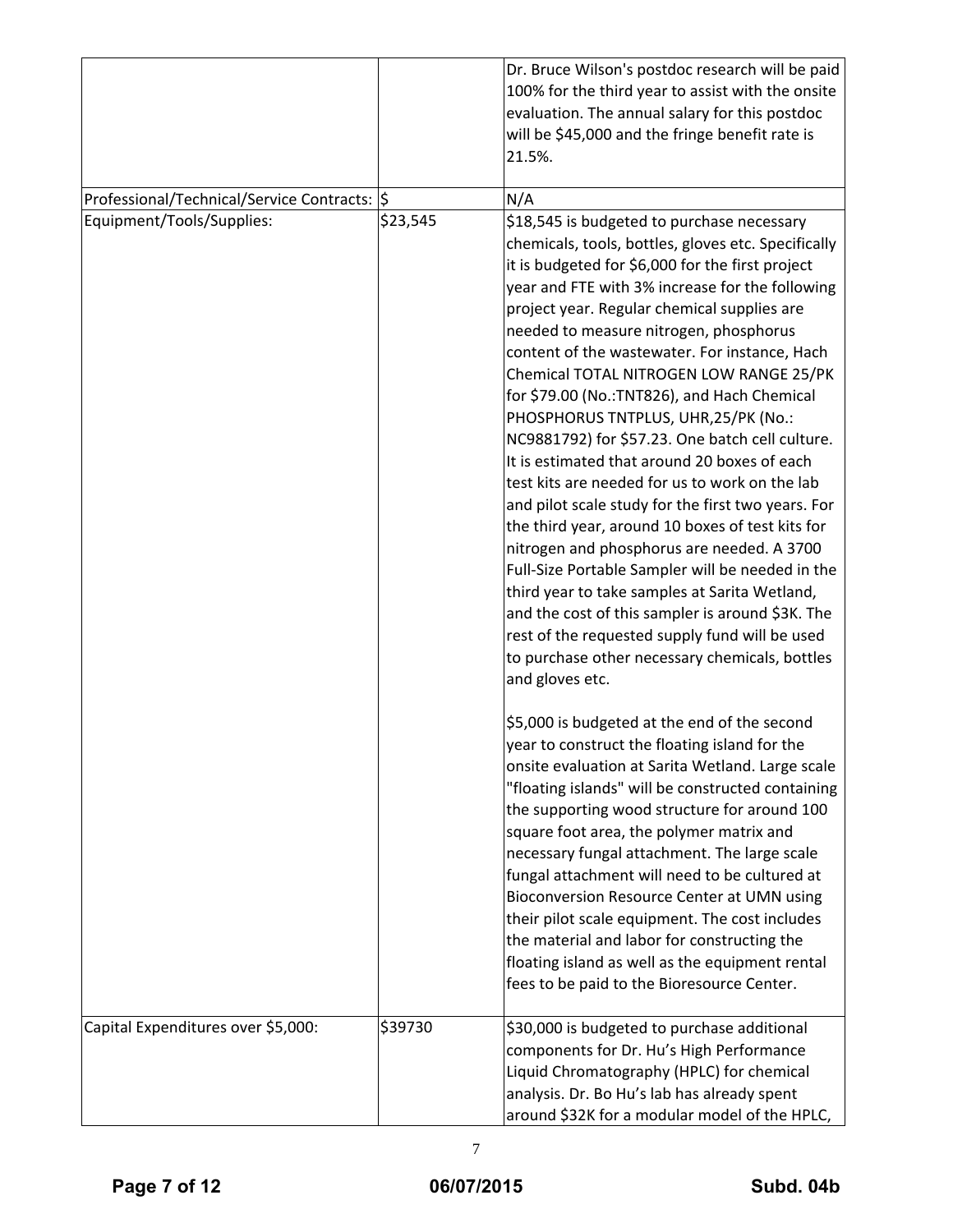|                               |         | including pump, manual injection, multi-            |
|-------------------------------|---------|-----------------------------------------------------|
|                               |         | wavelength detector and software. This is a         |
|                               |         | request to add an additional modular reflect        |
|                               |         | index detector, an autosampler and an add-on        |
|                               |         | to convert multi-wavelength detector to             |
|                               |         | Photodiode Array detector.                          |
|                               |         | \$9,730 is requested to purchase an automatic       |
|                               |         | cell counter to measure the microalgae and          |
|                               |         | fungi cell numbers in the lab experiments.          |
| Travel Expenses in MN:        | \$1,545 | Travel to the agricultural lagoon at Wasseca MN     |
|                               |         | and other locations to obtain wastewaters. Two      |
|                               |         | travels are planned per each project year and       |
|                               |         | \$250 is budgeted per travel for the first year     |
|                               |         | with 3% increase for the following years.           |
| TOTAL ENRTF BUDGET: \$281,000 |         | The total cost for the first year is \$106,822, the |
|                               |         | second year \$74,105, and the third year            |
|                               |         | \$100,073. The total project cost to ENRTF is       |
|                               |         | \$281,000.                                          |

# **Explanation of Use of Classified Staff:** N/A

**Explanation of Capital Expenditures Greater Than \$5,000:** \$30,000 is budgeted to purchase additional components for Dr. Hu's HPLC for chemical analysis. The HPLC at the lab currently has the UV detector with manual injection. An addition to this HPLC is requested to include a Reflex Index detector, an auto‐sampler and an addition to convert UV detector to PDA detector. These additions will expand the analysis range of the HPLC and significantly increase the measurement efficiency so that the equipment can better serve the project. It will continue to be used throughout its useful life in Bo Hu's research group for chemical measurement o improve the nutrient removal and wastewater treatment.

\$9,730 is requested to purchase an automatic cell counter. This equipment will enable us accurately and efficiently measuring the cell numbers in the culture therefore knowing the cell distributions between microalgae and fungal cells in the lichen biofilm. This capital equipment will will continue to be maintained and used throughout its useful life in the research group as well as the BBE department to analyze cell culture samples for environmental remediation types of research, even after the LCCMR project ends in 2018.

# **Number of Full‐time Equivalents (FTE) Directly Funded with this ENRTF Appropriation: 3.74**

**Number of Full‐time Equivalents (FTE) Estimated to Be Funded through Contracts with this ENRTF Appropriation: 0**

#### **B. Other Funds:**

| <b>Source of Funds</b> | \$ Amount<br>Proposed | \$ Amount<br>Spent | Use of Other Funds                                                                                                                                                                                      |
|------------------------|-----------------------|--------------------|---------------------------------------------------------------------------------------------------------------------------------------------------------------------------------------------------------|
|                        |                       |                    |                                                                                                                                                                                                         |
| Non-state              |                       |                    |                                                                                                                                                                                                         |
|                        | \$125,461             | \$0                | In-kind services during the project period<br>will be provided even though UMN did<br>not charge the indirect cost for this<br>project. The total estimate fund<br>\$125,461 is calculated based on the |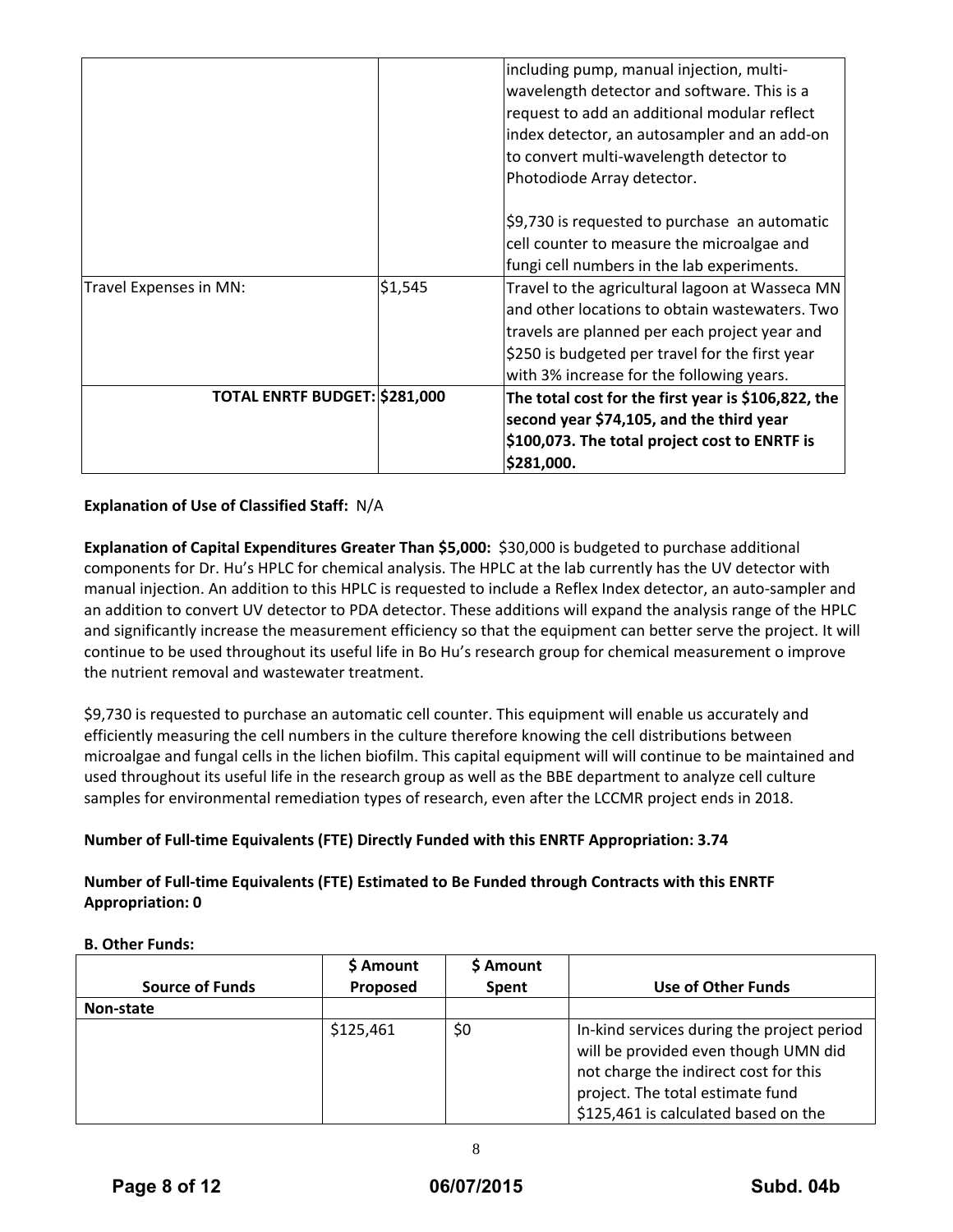|                                       |     | University F&A rate (52% of modified |
|---------------------------------------|-----|--------------------------------------|
|                                       |     | base).                               |
| <b>State</b>                          |     |                                      |
|                                       |     |                                      |
| <b>TOTAL OTHER FUNDS:   \$125,461</b> | \$0 |                                      |

# **VII. PROJECT STRATEGY:**

**A. Project Partners:** The team includes Professor Bo Hu, Dr. Aravindan Rajendran, Professor Bruce Wilson and his postdoc researcher, all from the Department of Bioproducts and Biosystems Engineering, University of Minnesota. **Bo Hu,** an assistant professor, is specialized in bioprocess development, and has extensively studied the fungal/microalgae pelletization and co-culture. He will serve as the project director to manage the project, design the experiments and write the project reports. **Aravindan Rajendran,** a post doc researcher at Bo Hu's research group specialized in bioprocessing technologies and bioprocess modeling, will execute the research activities and provide technical expertise. **Bruce Wilson,** a professor with 12 month appointment, will not receive any salary from this project. He has extensive experience in reducing nutrient loading from agricultural and urban watersheds. He will supervise his postdoc researcher to work with the onsite evaluations on Sarita wetland. Bruce Wilson's postdoc researcher is to be determined.

# **B. Project Impact and Long‐term Strategy:**

The outcomes of the project will provide a sustainable solution to capture and recycle the reusable resources from runoffs by protecting rivers, lakes, and vital landscape along with protecting terrestrial and aquatic life. The long term strategy is to transform the storm water runoff treatment facility for revenue generation by recovering and recycling the resources, and also to incorporate social responsibility for completely eliminating the runoff pollution, decimating the adverse effects of storm water on water resources. The methods developed in this study and the results obtained will serve as necessary input on future process development for various algae‐based technologies for biofuel, bioproducts, and other industrial products. The funding for this research initiative would support a comprehensive understanding of the new "lichen" type biofilms and allow exploration of new avenues in the bioproduction industry with many potential applications. The planned research will build a synthetic ecosystem to provide an innovative platform technology for any processes that involve either heterotrophic fermentation of fungi or autotrophic cultivation of microalgae.

#### **C. Funding History:**

| <b>Funding Source and Use of Funds</b>                    | <b>Funding Timeframe</b> | \$ Amount |
|-----------------------------------------------------------|--------------------------|-----------|
| Funding from UMN-BTI Synthetic Ecology Program to support | 11/2012-10/2014          | \$90,000  |
| Bo Hu's research group working on microalgae-fungal co-   |                          |           |
| culture to form cell pellets                              |                          |           |
| Funding from UMN Grant-in-Aid program to support Bo Hu's  | 7/2013-1/2015            | \$31,000  |
| research group working on fungal strain screening for     |                          |           |
| phosphorus accumulation and removal                       |                          |           |

# **VIII. FEE TITLE ACQUISITION/CONSERVATION EASEMENT/RESTORATION REQUIREMENTS: N/A**

# **IX. VISUAL COMPONENT or MAP(S):** see attached graphic

#### **X. RESEARCH ADDENDUM:** See attached research addendum

#### **XI. REPORTING REQUIREMENTS:**

Periodic work plan status update reports will be submitted no later than January 1, 2016, July 1 2016, January 1, 2017, July 1, 2017 and January 1, 2018. A final report and associated products will be submitted between **June 30 and August 15, 2018.**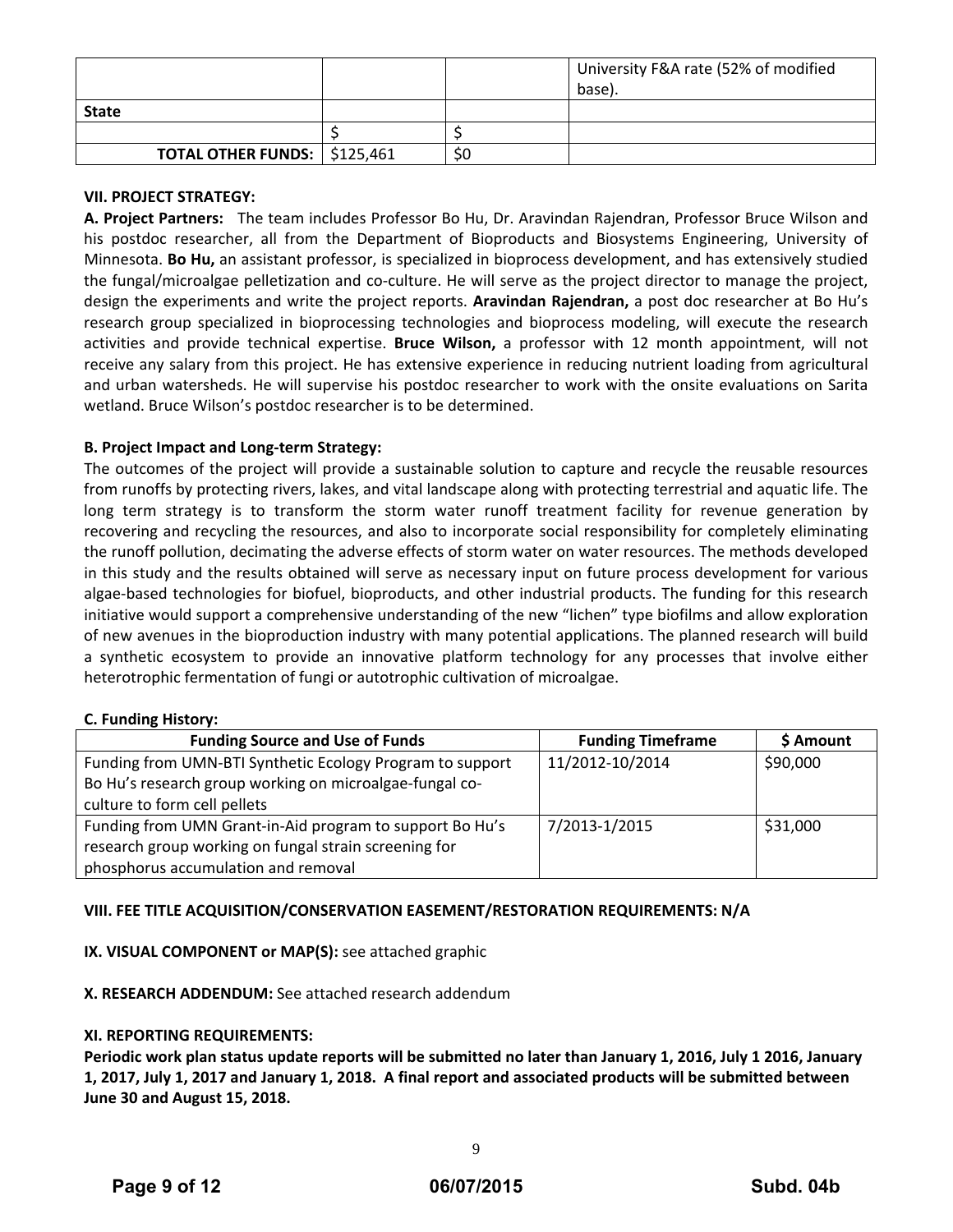# **Environment and Natural Resources Trust Fund M.L. 2015 Project Budget**

**Project Title:** *Biofilm Technology for Water Nutrient Removal* 

**Legal Citation:** *M.L. 2015, Chp. xx, Sec. xx, Subd. Xx*

**Project Manager:** *Bo Hu*

**Organization:** *Univeristy of Minnesota*

**M.L. 2015 ENRTF Appropriation: \$** *281,000*

**Project Length and Completion Date:** *3 Years, June 30, 2018*

**Date of Report:** *10/15/2014*

| <b>ENVIRONMENT AND NATURAL RESOURCES TRUST</b>                                                                         | <b>Activity 1</b> |                     | <b>Activity 1</b> | <b>Activity 2</b>  |                     | <b>Activity 2</b> | <b>Activity 3</b> |                     | <b>Activity 3</b> | <b>TOTAL</b>  | <b>TOTAL</b>   |
|------------------------------------------------------------------------------------------------------------------------|-------------------|---------------------|-------------------|--------------------|---------------------|-------------------|-------------------|---------------------|-------------------|---------------|----------------|
| <b>FUND BUDGET</b>                                                                                                     | <b>Budget</b>     | <b>Amount Spent</b> | <b>Balance</b>    | <b>Budget</b>      | <b>Amount Spent</b> | <b>Balance</b>    | <b>Budget</b>     | <b>Amount Spent</b> | <b>Balance</b>    | <b>BUDGET</b> | <b>BALANCE</b> |
| <b>BUDGET ITEM</b>                                                                                                     | Lab tests         |                     |                   | <b>Pilot tests</b> |                     |                   | Sarita tests      |                     |                   |               |                |
| <b>Personnel (Wages and Benefits)</b>                                                                                  | \$60,592          | \$0                 | \$60,592          | \$62,410           | \$0                 | \$62,410          | \$93,178          | \$0                 | \$93,178          | \$216,180     | \$216,180      |
| Bo Hu, Project Manager: \$37,067 (74.85% salary, 25.15%                                                                |                   |                     |                   |                    |                     |                   |                   |                     |                   |               |                |
| benefits); 8% FTE for 3 years                                                                                          |                   |                     |                   |                    |                     |                   |                   |                     |                   |               |                |
| Aravindan Rajendran, PostDoc Researcher: \$124,438                                                                     |                   |                     |                   |                    |                     |                   |                   |                     |                   |               |                |
| (83.28% salary, 16.72% benefits); 100% FTE for 2.5 years                                                               |                   |                     |                   |                    |                     |                   |                   |                     |                   |               |                |
| PostDoc Researcher: \$54,675 (83.28% salary, 16.72%                                                                    |                   |                     |                   |                    |                     |                   |                   |                     |                   |               |                |
| benefits); 100% FTE for 1 year                                                                                         |                   |                     |                   |                    |                     |                   |                   |                     |                   |               |                |
| Equipment/Tools/Supplies                                                                                               |                   |                     |                   |                    |                     |                   |                   |                     |                   |               |                |
| It is budgeted at the end of the second year to construct the                                                          |                   |                     |                   | \$5,000            | \$0                 | \$5,000           |                   |                     |                   | \$5,000       | \$5,000        |
| floating island for the onsite evaluation at Sarita Wetland.                                                           |                   |                     |                   |                    |                     |                   |                   |                     |                   |               |                |
| Large scale "floating islands" will be constructed containing                                                          |                   |                     |                   |                    |                     |                   |                   |                     |                   |               |                |
| the supporting wood structure for around 100 square foot                                                               |                   |                     |                   |                    |                     |                   |                   |                     |                   |               |                |
| area, the polymer matrix and necessary fungal attachment.                                                              |                   |                     |                   |                    |                     |                   |                   |                     |                   |               |                |
| The large scale fungal attachment will need to be cultured at                                                          |                   |                     |                   |                    |                     |                   |                   |                     |                   |               |                |
| Bioconversion Resource Center at UMN using their pilot scale                                                           |                   |                     |                   |                    |                     |                   |                   |                     |                   |               |                |
| equipment. The cost includes the material and labor for                                                                |                   |                     |                   |                    |                     |                   |                   |                     |                   |               |                |
| constructing the floating island as well as the equipment rental                                                       |                   |                     |                   |                    |                     |                   |                   |                     |                   |               |                |
| fees to be paid to the Bioresource Center.                                                                             |                   |                     |                   |                    |                     |                   |                   |                     |                   |               |                |
|                                                                                                                        |                   |                     |                   |                    |                     |                   |                   |                     |                   |               |                |
| Lab supplies: \$18,545 is budgeted to purchase necessary                                                               | \$6,000           | \$0                 | \$6,000           | \$6,180            | \$0                 | \$6,180           | \$6,365           | SO <sub>1</sub>     | \$6,365           | \$18,545      | \$18,545       |
| chemicals, tools, bottles, gloves etc. Specifically it is budgeted                                                     |                   |                     |                   |                    |                     |                   |                   |                     |                   |               |                |
| for \$6,000 for the first project year and FTE with 3% increase                                                        |                   |                     |                   |                    |                     |                   |                   |                     |                   |               |                |
| for the following project year. Regular chemical supplies are<br>needed to measure nitrogen, phosphorus content of the |                   |                     |                   |                    |                     |                   |                   |                     |                   |               |                |
| wastewater. For instance, Hach Chemical TOTAL NITROGEN                                                                 |                   |                     |                   |                    |                     |                   |                   |                     |                   |               |                |
| LOW RANGE 25/PK for \$79.00 (No.:TNT826), and Hach                                                                     |                   |                     |                   |                    |                     |                   |                   |                     |                   |               |                |
| Chemical PHOSPHORUS TNTPLUS, UHR,25/PK (No.:                                                                           |                   |                     |                   |                    |                     |                   |                   |                     |                   |               |                |
| NC9881792) for \$57.23. One batch cell culture. It is estimated                                                        |                   |                     |                   |                    |                     |                   |                   |                     |                   |               |                |
| that around 20 boxes of each test kits are needed for us to                                                            |                   |                     |                   |                    |                     |                   |                   |                     |                   |               |                |
| work on the lab and pilot scale study for the first two years. For                                                     |                   |                     |                   |                    |                     |                   |                   |                     |                   |               |                |
| the third year, around 10 boxes of test kits for nitrogen and                                                          |                   |                     |                   |                    |                     |                   |                   |                     |                   |               |                |
| phosphorus are needed. A 3700 Full-Size Portable Sampler                                                               |                   |                     |                   |                    |                     |                   |                   |                     |                   |               |                |
| will be needed in the third year to take samples at Sarita                                                             |                   |                     |                   |                    |                     |                   |                   |                     |                   |               |                |
| Wetland, and the cost of this sampler is around \$3K. The rest                                                         |                   |                     |                   |                    |                     |                   |                   |                     |                   |               |                |
| of the requested supply fund will be used to purchase other                                                            |                   |                     |                   |                    |                     |                   |                   |                     |                   |               |                |
| necessary chemicals, bottles and gloves etc.                                                                           |                   |                     |                   |                    |                     |                   |                   |                     |                   |               |                |
|                                                                                                                        |                   |                     |                   |                    |                     |                   |                   |                     |                   |               |                |
| Page 10 of 12                                                                                                          |                   |                     |                   | 06/07/2015         |                     |                   |                   |                     |                   |               | Subd. 04b      |
| Capital Expenditures Over \$5,000                                                                                      |                   |                     |                   |                    |                     |                   |                   |                     |                   |               |                |

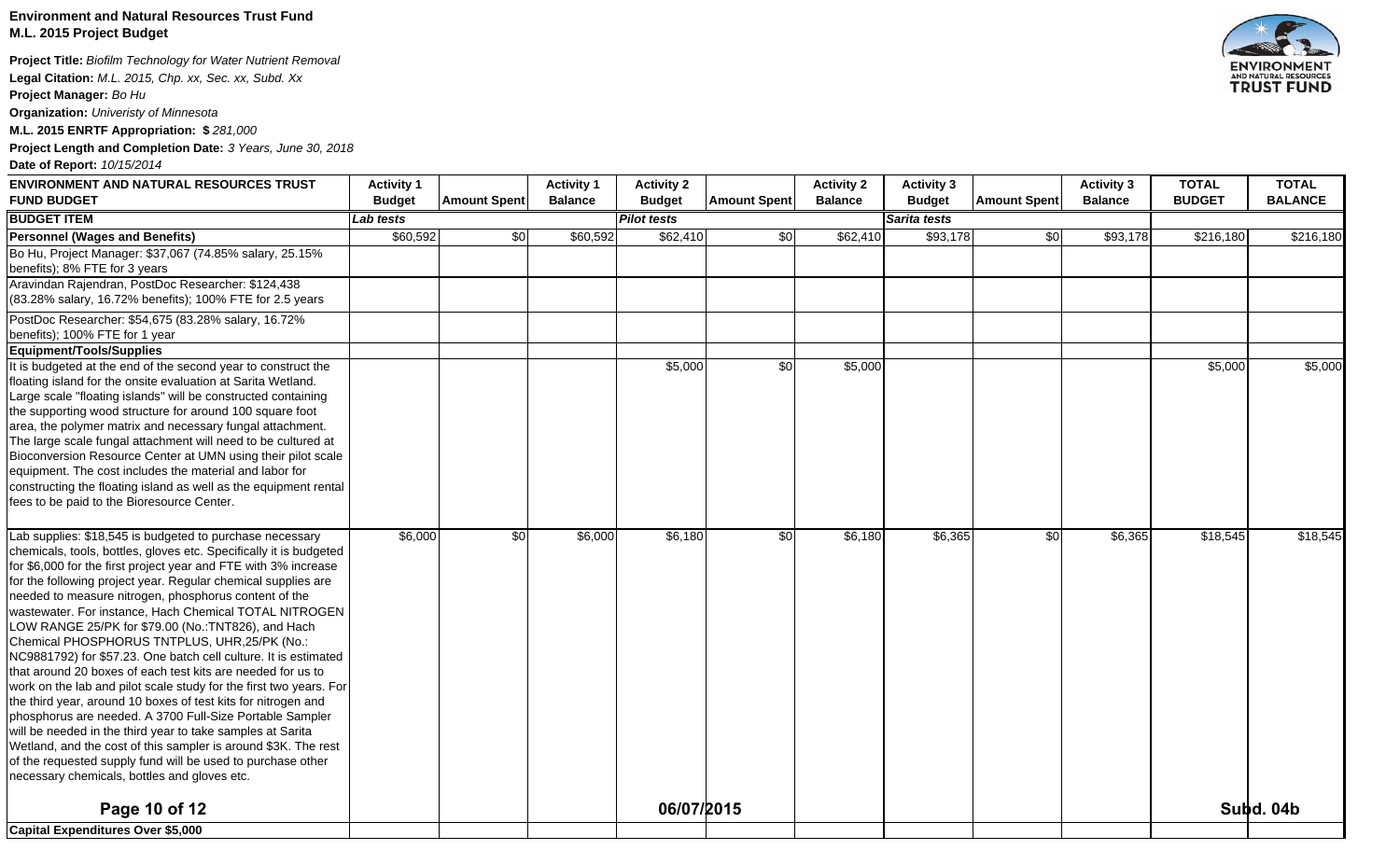| It is budgeted to purchase to purchase additional components<br>for Dr. Hu's High Performance Liquid Chromatography (HPLC)<br>for chemical analysis. Dr. Bo Hu's lab has already spent<br>around \$32K for a modular model of the HPLC, including<br>pump, manual injection, multi-wavelength detector and<br>software. This is a request to add an additional modular reflect<br>index detector, an autosampler and an add-on to convert multi-<br>wavelength detector to Photodiode Array detector. | \$30,000  | \$0 | \$30,000  |          |     |          |          |     |          |           |           |
|-------------------------------------------------------------------------------------------------------------------------------------------------------------------------------------------------------------------------------------------------------------------------------------------------------------------------------------------------------------------------------------------------------------------------------------------------------------------------------------------------------|-----------|-----|-----------|----------|-----|----------|----------|-----|----------|-----------|-----------|
| It is budgeted to purchase an automatic cell counter to<br>measure the microalgae and fungi cell numbers in the lab<br>experiments.                                                                                                                                                                                                                                                                                                                                                                   | \$9,730   | \$0 | \$9,730   |          |     |          |          |     |          |           |           |
| Travel expenses in Minnesota                                                                                                                                                                                                                                                                                                                                                                                                                                                                          |           |     |           |          |     |          |          |     |          |           |           |
| Mileage, lodging, meals for travels to the water site for taking<br>water samples. U of M plan for travel expense will be used to<br>process the travel cost                                                                                                                                                                                                                                                                                                                                          | \$500     | \$0 | \$500     | \$515    | \$0 | \$515    | \$530    | \$0 | \$530    | \$1,545   | \$1,545   |
| <b>COLUMN TOTAL</b>                                                                                                                                                                                                                                                                                                                                                                                                                                                                                   | \$106,822 | \$0 | \$106,822 | \$74,105 | \$0 | \$74,105 | \$10,073 | \$0 | \$10,073 | \$281,000 | \$281,000 |